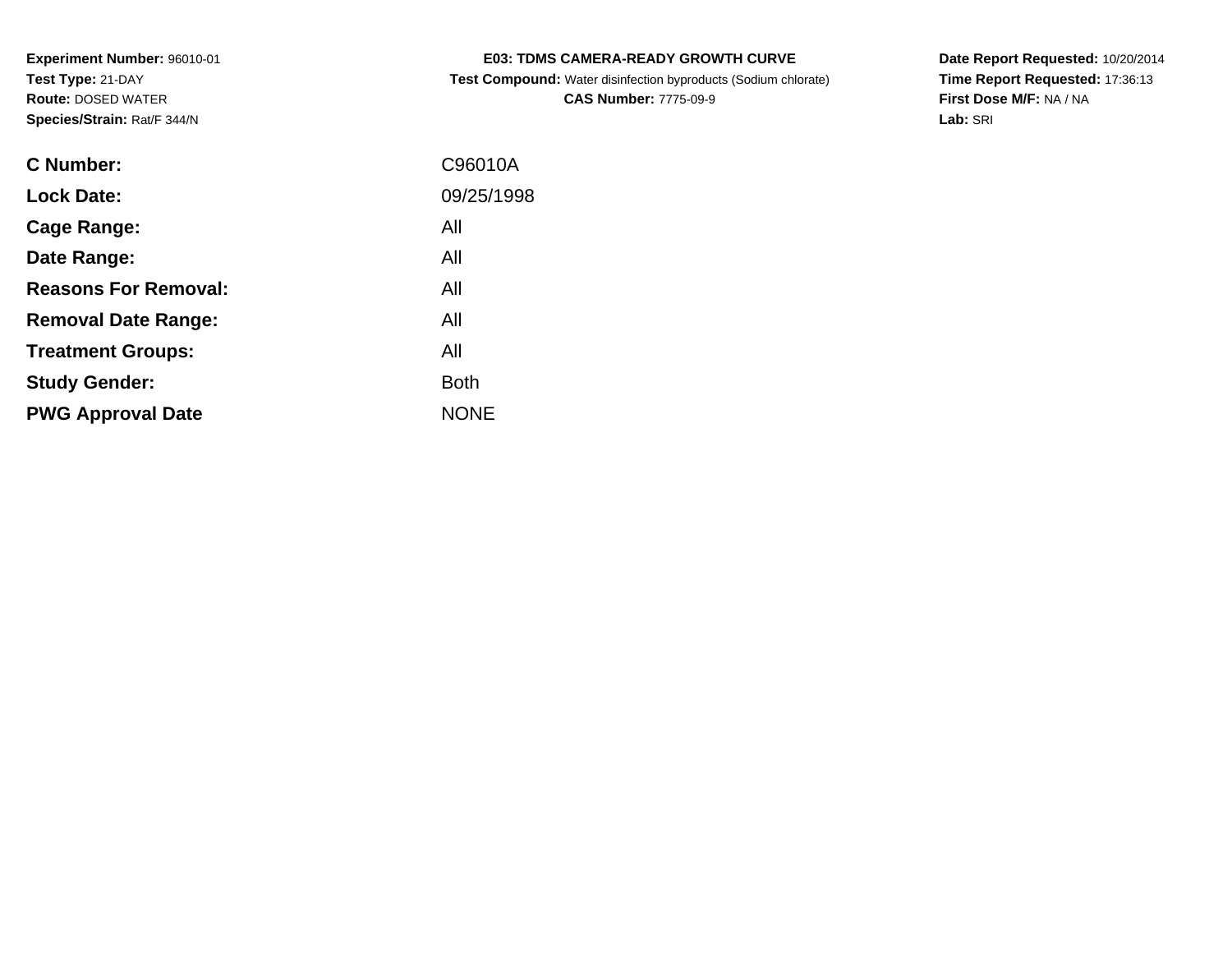### **E03: TDMS CAMERA-READY GROWTH CURVE**

**Test Compound:** Water disinfection byproducts (Sodium chlorate)

**CAS Number:** 7775-09-9

**Date Report Requested:** 10/20/2014**Time Report Requested:** 17:36:13**First Dose M/F:** NA / NA**Lab:** SRI

**MALE** 

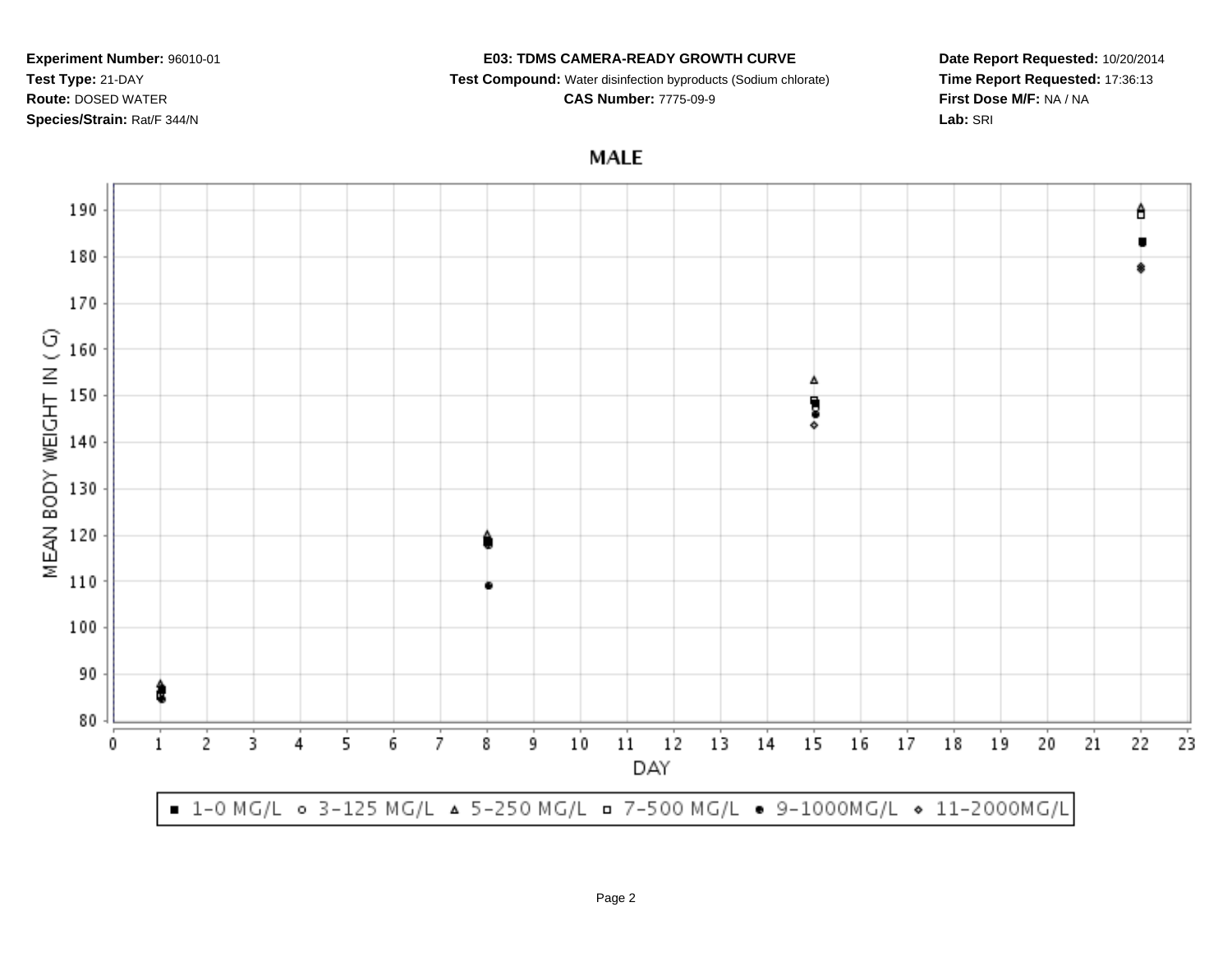### **E03: TDMS CAMERA-READY GROWTH CURVE**

 **Test Compound:** Water disinfection byproducts (Sodium chlorate) **CAS Number:** 7775-09-9

\*\*\*END OF MALE DATA\*\*\*

**Date Report Requested:** 10/20/2014**Time Report Requested:** 17:36:13**First Dose M/F:** NA / NA**Lab:** SRI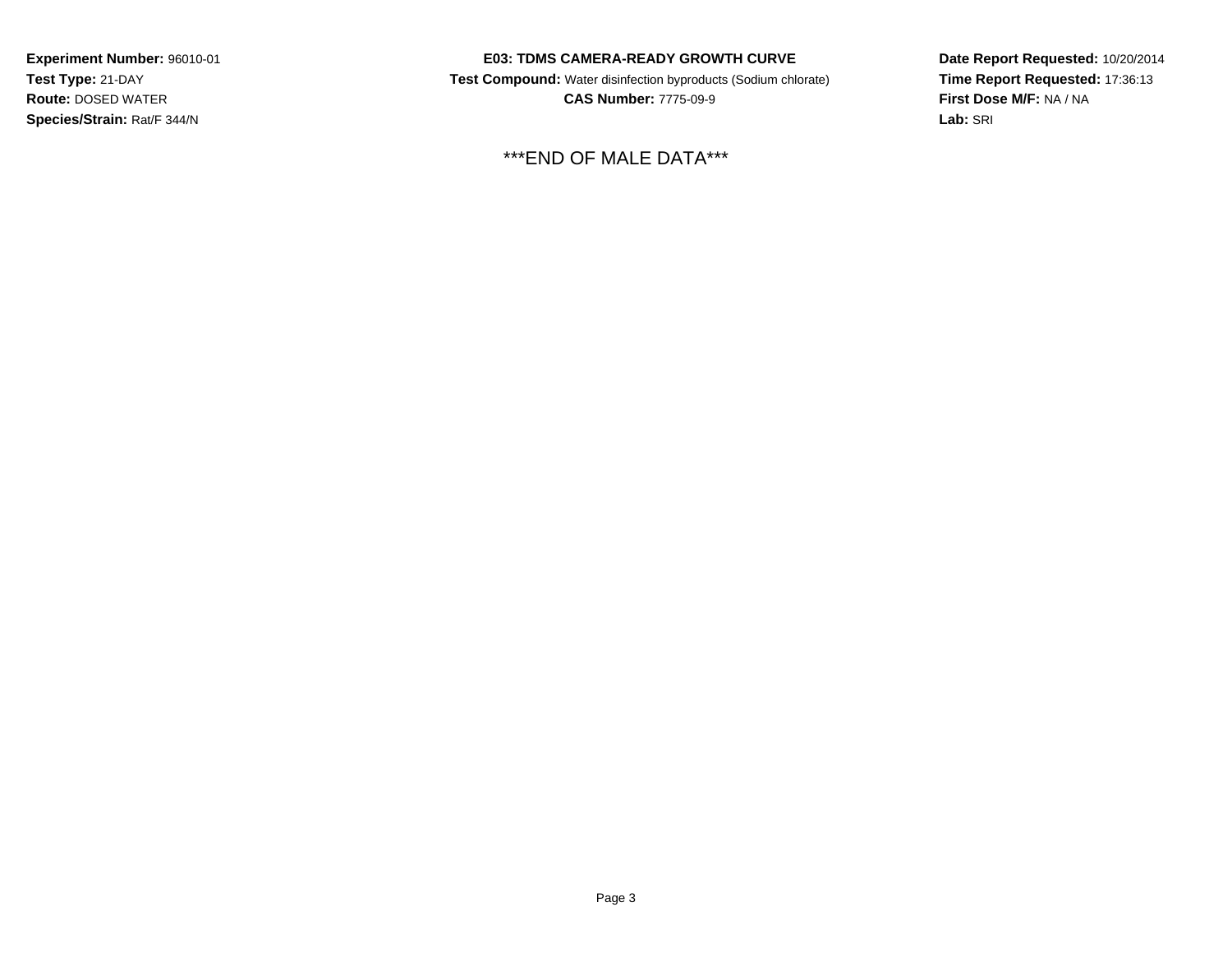### **E03: TDMS CAMERA-READY GROWTH CURVE**

**Test Compound:** Water disinfection byproducts (Sodium chlorate)

**CAS Number:** 7775-09-9

**Date Report Requested:** 10/20/2014**Time Report Requested:** 17:36:13**First Dose M/F:** NA / NA**Lab:** SRI

**FEMALE**